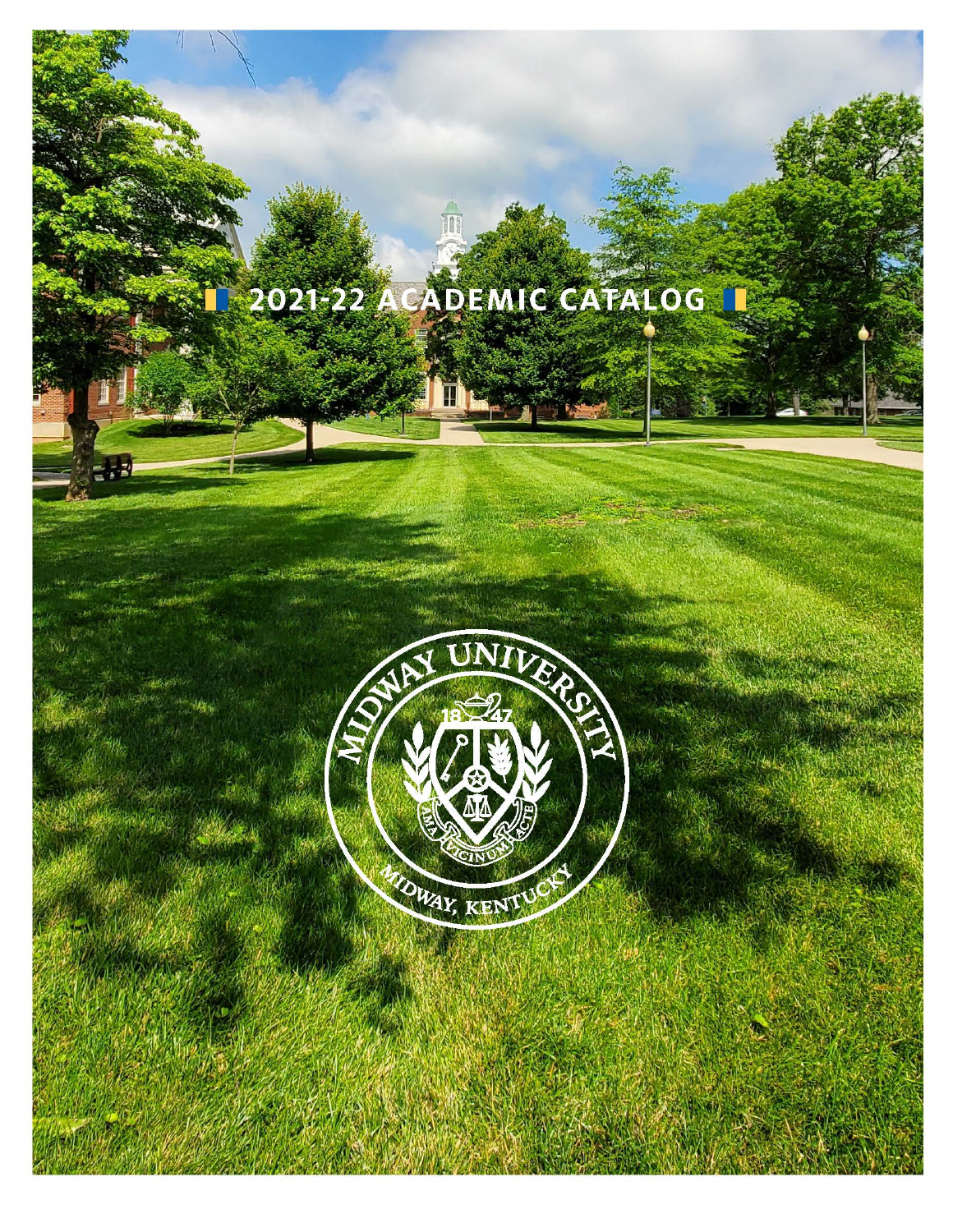# **Table of Contents**

Midway University's MBA is designed for adult learners interested in moving their careers forward, meeting the demands of a challenging workplace by increasing their level of competence and resolving increasingly complex business issues. A graduate of the program is a critical thinker who has the business acumen and the leadership and interpersonal skills necessary to identify, analyze and solve problems in a global business environment.

The program has a practice-to-theory-to-practice orientation. Students are taught to go beyond the logic of analysis and planning to include discussion of the nuances of management actions and experiences.

### <span id="page-1-0"></span>**Student Learning Outcomes of Program**

- Business acumen: students will analyze problems by applying generally accepted theory, best practices, and leadership/management skills in the business environment.
- Critical thinking, analysis, problem solving, and communication skills: students will have the ability to think critically and apply conclusions to real-life situations as well as be able to communicate in speech and in writing at a level which reflects competency.
- Leadership potential: students will understand the principles of leadership, team building, and human relations.
- Awareness of the global business environment: students will be able to identify and analyze economic, multicultural, national, and international issues in the global business environment.
- Legal, ethical and social responsibility: students will be aware of legal, ethical, and social responsibilities and will be able to translate them into effective corporate policies.

The selection process for Midway's MBA students will emphasize strong academic ability and personal qualities and characteristics. Admission eligibility will be assessed via: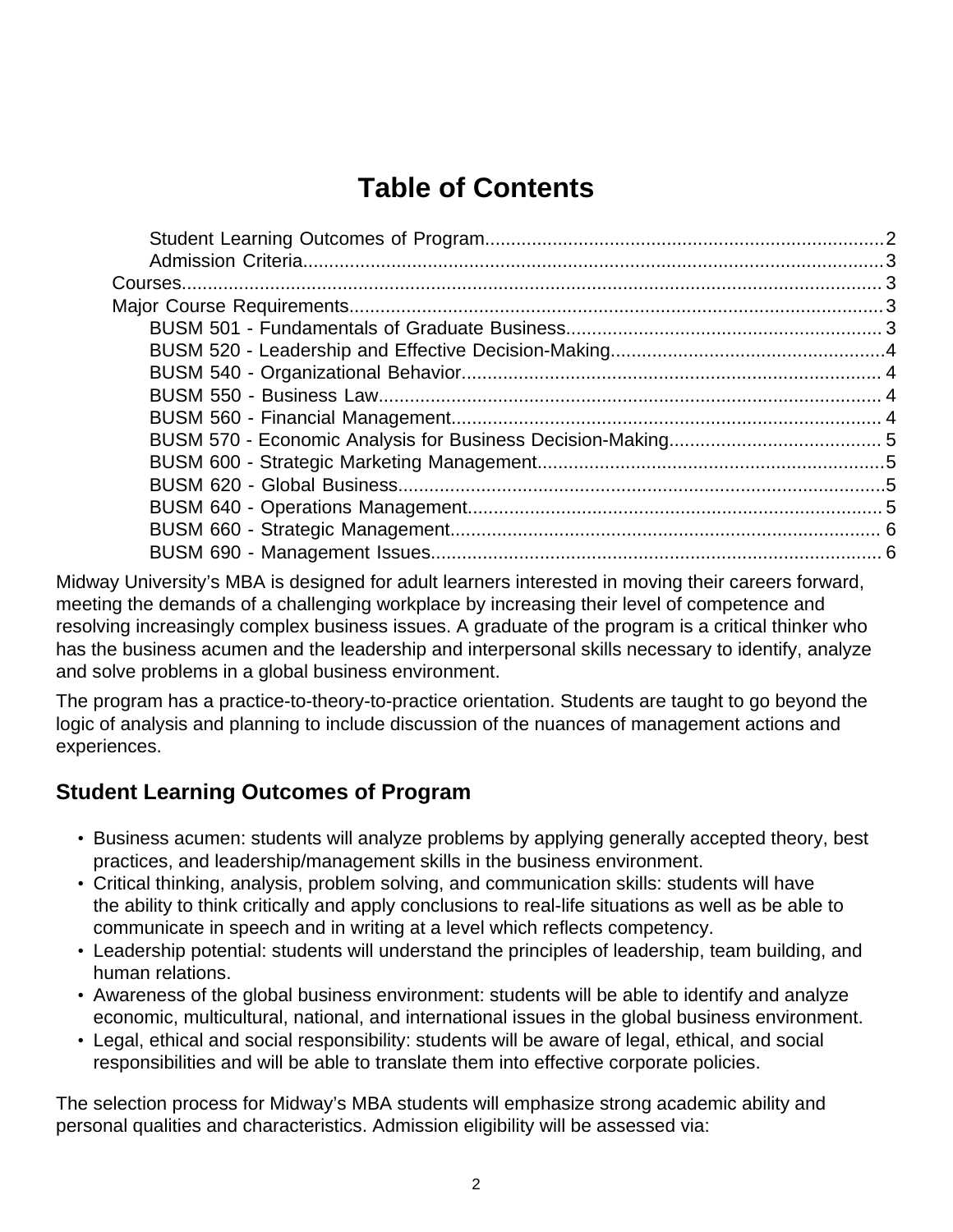- Academic records
- Work experience and references

## <span id="page-2-0"></span>**Admission Criteria**

- 1. Earned a bachelor degree from a regionally accredited college or university.
- 2. If the applicant's degree is not in the area of business, the student must successfully complete BUSM 501 Foundations of Graduate Business within the first term of enrollment in the MBA program.
- 3. GPA of 3.0 on a 4.0 scale is recommended.
- 4. If English is not the first language, a TOEFL score of 550 (paper-based), 213 (computer-based), or 79-80 (internet-based).
- 5. Applicants not meeting the recommended requirements for admission may be offered conditional admission upon the recommendation of the Dean. To attain full standing from conditional admission, the student must complete the two modules of course work at Midway University with at least a "B" average (3.0 on a 4.0 scale).

\*If the applicant's degree is not in the area of business, the student must successfully complete BUSM 501 Foundations of Graduate Business within the first term of enrollment in the MBA program.

#### **Enrollment Status**

Six credits per semester is considered full-time enrollment. A student enrolled in a minimum of three credits per semester is considered to be enrolled half-time.

#### **Graduation Requirements**

Prior to graduation, graduate students will be required to complete the "Business Major Field Test." This test is anonymous in the sense that the results are not recorded in a student's academic file but the results are aggregated to help the University have a record of how well the learning process is succeeding.

To graduate, a student must complete a minimum of 30 course credits with a cumulative GPA of at least 3.0. No more than six of these credit hours may be transferred from another institution.

## <span id="page-2-1"></span>**Courses**

# <span id="page-2-2"></span>**Major Course Requirements**

## <span id="page-2-3"></span>**BUSM 501 - Fundamentals of Graduate Business**

Designed for students whose baccalaureate degree is not in Business, the course includes foundational concepts in accounting, economics, management, and marketing. The course must be completed successfully within the first term of enrollment in the MBA or the student will not be allowed to enroll in subsequent courses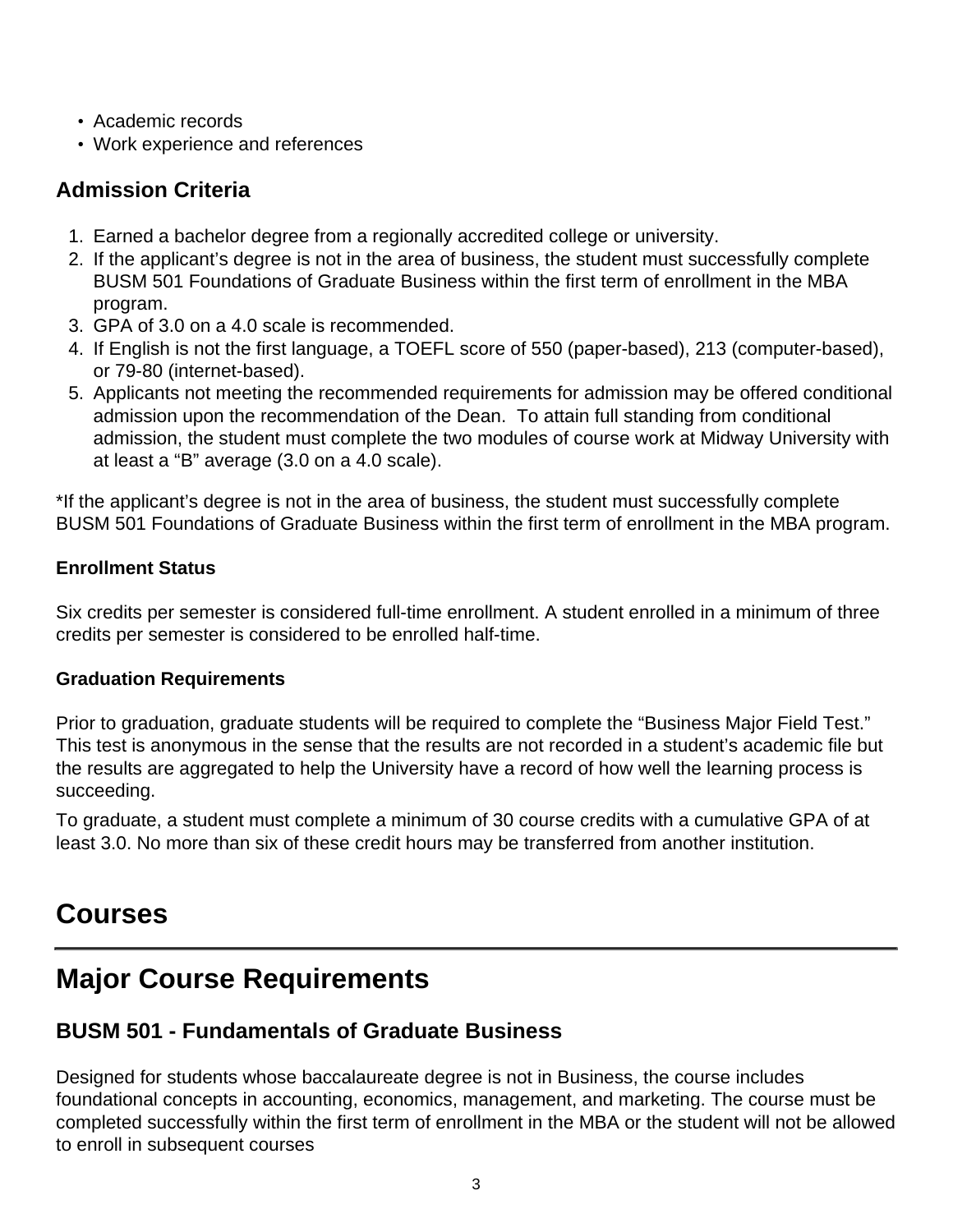**Grade Basis:** Letter Grade **Credit hours:** 3.0 **Lecture hours:** 3.0

#### <span id="page-3-0"></span>**BUSM 520 - Leadership and Effective Decision-Making**

Leadership is a process by which a person influences others to accomplish an objective and direct the organization. This course is designed to help learners understand the leadership process, use critical thinking to make sound decisions, and understand the ethical ramifications of their decisions.

**Grade Basis:** Letter Grade **Credit hours:** 3.0 **Lecture hours:** 3.0

#### <span id="page-3-1"></span>**BUSM 540 - Organizational Behavior**

This course focuses on the patterns of interaction that occur among people and teams in organizations and on how these interactions impact the organization. The course assists a learner in developing a clear understanding of the organization internally and of how an organization can transform its competitiveness externally by virtue of how well it copes with and develops major behavioral issues in the day-to-day management of the enterprise.

**Grade Basis:** Letter Grade **Credit hours:** 3.0 **Lecture hours:** 3.0

#### <span id="page-3-2"></span>**BUSM 550 - Business Law**

The course examines issues such as business structure, taxes, personnel, intellectual property rights, and indemnity. Students are provided with an introduction to legal reasoning, briefing a case, the judicial system, civil procedure, and business ethics. Students then move on to studying intentional torts, negligence and strict liability.

**Grade Basis:** Letter Grade **Credit hours:** 3.0 **Lecture hours:** 3.0

#### <span id="page-3-3"></span>**BUSM 560 - Financial Management**

This course involves the development and application of theoretical and empirical principles for financing a business concern's assets so as to maximize the value of ownership interest. Emphasis will be placed on the application and interpretation of analytical techniques for financial evaluation of investment opportunities. Topics covered include financial statement analysis, the time value of money, sources of money and capital market financing, asset and liability valuation, risk adjusted rates of return, capital budgeting, the effects of capital structure on the firm's cost of capital, and the effects of financial leverage on the viability of the firm and the return on owner equity. The course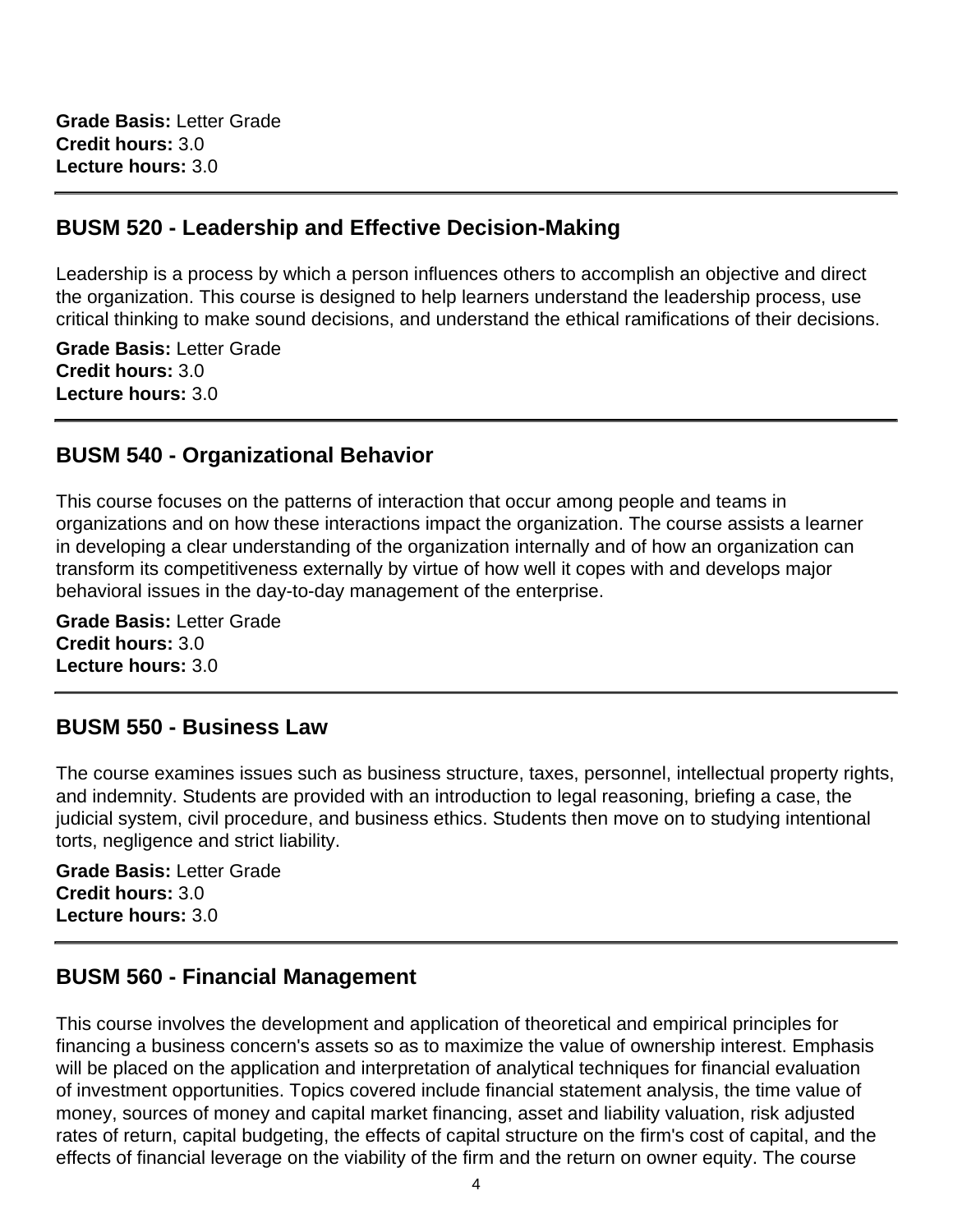provides the student with the knowledge and skills to evaluate alternate investment and financing options.

**Grade Basis:** Letter Grade **Credit hours:** 3.0 **Lecture hours:** 3.0

#### <span id="page-4-0"></span>**BUSM 570 - Economic Analysis for Business Decision-Making**

The focus of the course is the practical application of microeconomic principles to the management of a business enterprise. Since all business firms survive because there is a demand for the products or services that they produce, the behavior of consumers under various general economic and externality conditions is of primary interest to business managers. Three major areas of interest to management will be examined sequentially.

**Grade Basis:** Letter Grade **Credit hours:** 3.0 **Lecture hours:** 3.0

#### <span id="page-4-1"></span>**BUSM 600 - Strategic Marketing Management**

This course demonstrates differences between a product-oriented organization, a sales- oriented organization, and a marketing-oriented organization. The course stresses that organizations need to be customer-led (buyer behavior), and adopt an 'outside-in' rather than an 'inside-out' approach.

**Grade Basis:** Letter Grade **Credit hours:** 3.0 **Lecture hours:** 3.0

#### <span id="page-4-2"></span>**BUSM 620 - Global Business**

This course focuses upon the multinational corporation (MNC) by exploring the strategies and management practices of large global entities, comparing and contrasting U.S. MNCs with those from Europe, and Asia, notably Japan and South Korea. Attention is also paid to MNCs from emerging economies such as China. This course also considers the international business environment.

**Grade Basis:** Letter Grade **Credit hours:** 3.0 **Lecture hours:** 3.0

#### <span id="page-4-3"></span>**BUSM 640 - Operations Management**

In this course students explore the problems and issues confronting operations managers as well as the language, concepts, insights and tools to deal with these issues in order to gain competitive advantage through operations. Because the course deals with the management of